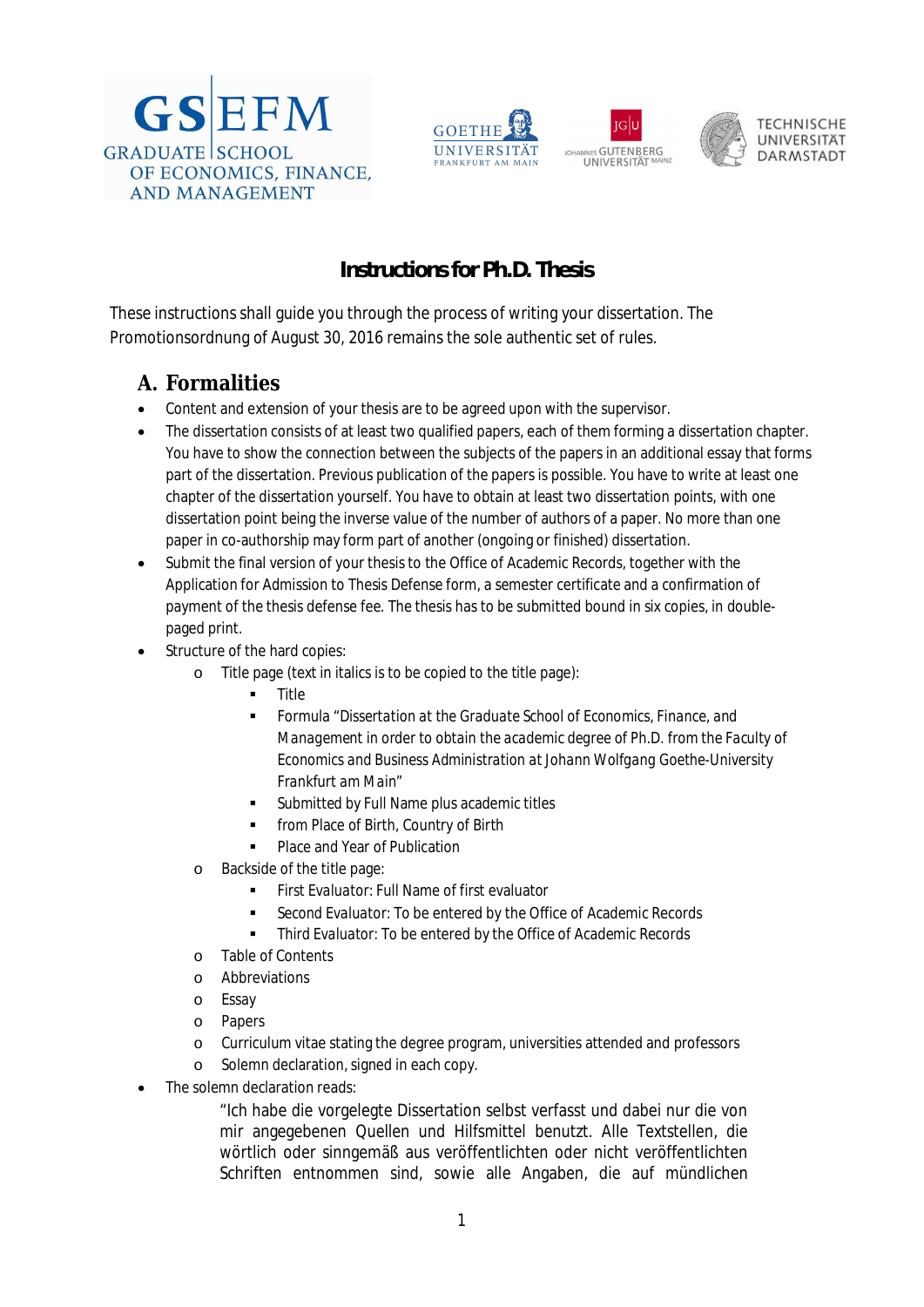Auskünften beruhen, sind als solche kenntlich gemacht." (Unofficial translation: "I have written the present dissertation myself and have used exclusively the sources and aides mentioned. All passages taken word-byword or the meaning of which have been quoted from published or unpublished texts, as well as all indications based on oral accounts, have been marked as such.")

- In addition to the printed copies there shall also be submitted an electronic copy of the thesis as a pdf file. The pdf has to be produced directly from the word-processing or typesetting file; no scanned versions are accepted. Please label the file "Lastname\_Firstname\_MatrNo.pdf".
- The Board of Examiners approves thesis committees by circulation. Circulations are sent each month on the 15th for applications that have been submitted until the 10th of the same month. The Board decides within two weeks of the circulation.

## **B. The thesis defense**

- Evaluators shall submit their evaluations within six months. When both evaluations have been submitted, professors and you will be informed. Evaluations are open for consultation by professors from all three faculties who may submit additional votes.
- You have to agree a date and place for the disputation with the members of the dissertation committee. The disputation may take place *not earlier than two weeks* after the evaluations have been submitted in paper.
- Disputations are public and last between one and two hours.
- You will be informed by the dissertation committee about your grade and eventual conditions for publication immediately after their consultation on the day of the defense.

## **C. Termination of the dissertation process**

- You receive a certificate and diploma supplement for your course grades as soon as the Office of Academic Records has received the grade for your last course.
- You will be awarded the degree "Ph.D." when you have complied with the publication requirements at your university. If a requirements consists in submitting printed versions of your thesis to another University than Frankfurt, please have the submission confirmed in writing in order to receive your Ph.D. degree certificate from the Office of Academic Records. Publication requirements are:
	- o Frankfurt:

You have to submit 10 soft-cover copies of your dissertation within one year of the defense (DIN-A5). Each copy should contain the CV. If you do not wish to include the CV, please confirm this in a separate letter which will be archived.

If you are going to publish your dissertation at a publishing house, you have to submit the publishing contract to the Office of Academic Records. Publications at a publishing house require the previous agreement of the Board of Examiners. 8 copies of the published work are to be submitted to the Office of Academic Records.

o Mainz:

You have to submit 7 copies of your dissertation to the Faculty of Law and Economics at the University of Mainz, and 4 copies to the University Library in Mainz within one year of the defense and have to ensure its distribution by

 submitting an electronic version equal to the printed version as a pdf file to the University Library in Mainz (http://archimed.unimainz.de/opusubm/english/informations\_and\_instructions\_in\_english.html), or